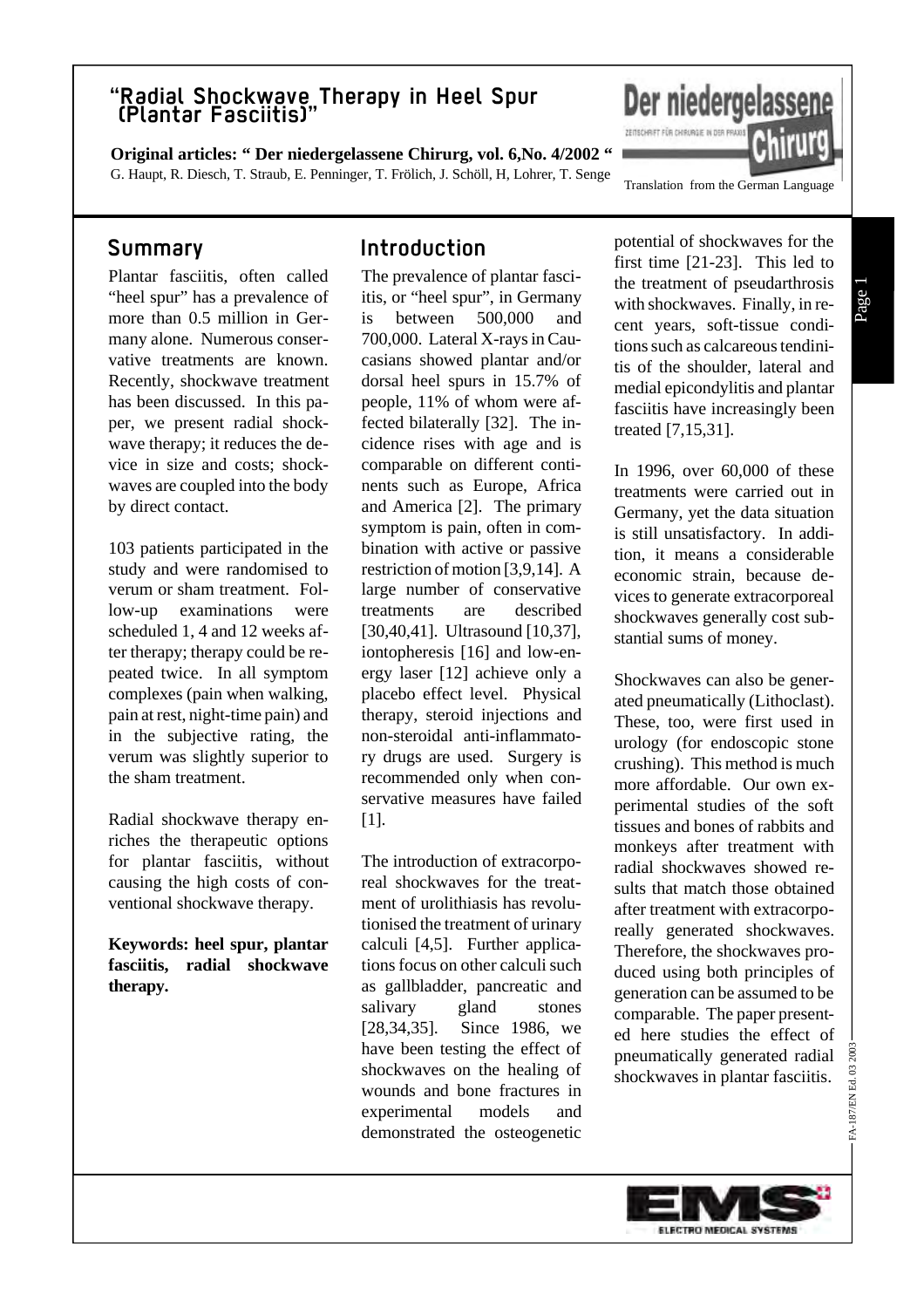#### **Original articles: " Der niedergelassene Chirurg, vol. 6,No. 4/2002 "**

G. Haupt, R. Diesch, T. Straub, E. Penninger, T. Frölich, J. Schöll, H, Lohrer, T. Senge

Translation from the German Language

ZEITSCHRIFT FÜR CHIRURGIE IN DER

Der niedergelassene

| Table 1: Demographic data |                 |                 |                 |  |
|---------------------------|-----------------|-----------------|-----------------|--|
|                           | Total           | Verum group     | Control group   |  |
| Age (years)               | $50.4 +/- 11.7$ | $50,4 +/- 11,3$ | $50,6 +/- 12,3$ |  |
| Women                     | 77              | 39              | 38              |  |
| Men                       | 26              | 16              | 10              |  |
| <b>Right side</b>         | 49              | 27              | 22              |  |
| Left side                 | 54              | 28              | 26              |  |
| History (in months)       | $24 + - 27,5$   | $23.7 + - 27.4$ | $24,6 + - 28,1$ |  |

# **Materials and methods**

The Swiss DolorClast (EMS Electro Medical Systems, Switzerland) consists of a control device and a handpiece, connected by a flexible tube. The device is a development on the Swiss LithoClast, a device for endoscopic stone treatment [27,42]. Animal-experimental findings in rabbits and Macaque monkeys provided the basis for this development [19].

A control device regulates the metered discharge of technically pure compressed air (filtered for 5 mm) to the handpiece, supplied either by a hospital compressor, if available, or by a separate compressor. In this way, the compressed air pulses are transmitted with variable amplitude to the handpiece; the control device adjusts the constantly compressed air supply at a frequency of 3 Hz before this is transmitted to the handpiece via the connection tubing.

In the handpiece, the compressed air accelerates a projec

tile, which strikes the underside of a metal applicator. The force of the impact of the projectile on the applicator produces a shockwave in this transmitter. The

| Table 2: Symptoms and findings (%)   |       |             |               |  |  |
|--------------------------------------|-------|-------------|---------------|--|--|
|                                      | Total | Verum group | Control group |  |  |
| Night-time pain                      | 32,0  | 36,4        | 27,1          |  |  |
| Restrictions in daily life           | 95,1  | 92,7        | 97,9          |  |  |
| Restrictions during sport            | 66,0  | 74,5        | 56,3          |  |  |
| Occupational restrictions            | 52,4  | 58,2        | 45,8          |  |  |
| Maximum walking time                 | 0,0   | 0,0         | 0,0           |  |  |
| Restricted                           | 57,3  | 49,1        | 66,7          |  |  |
| Not restricted                       | 14,6  | 16,4        | 12,5          |  |  |
| Pain at the start of sports activity | 23,3  | 27,3        | 18,8          |  |  |
| Flushing                             | 1,0   | 0,0         | 2,1           |  |  |
| Overheating                          | 1,9   | 0,0         | 4,2           |  |  |
| Swelling                             | 6,8   | 3,6         | 10,4          |  |  |
| Scarring                             | 1,0   | 1,8         | 0,0           |  |  |
| Injection sites                      | 1,0   | 1,8         | 0,0           |  |  |
| Pes valgus                           | 21,4  | 20,0        | 22,9          |  |  |
| Pes varus                            | 35,9  | 30,9        | 41,7          |  |  |
| Pes planus                           | 39,8  | 34,5        | 45,8          |  |  |
| Pes cavus                            | 2,9   | 0,0         | 6,3           |  |  |

Page 2

FA-187/EN Ed. 03 2003

FA-187/EN Ed. 03 2003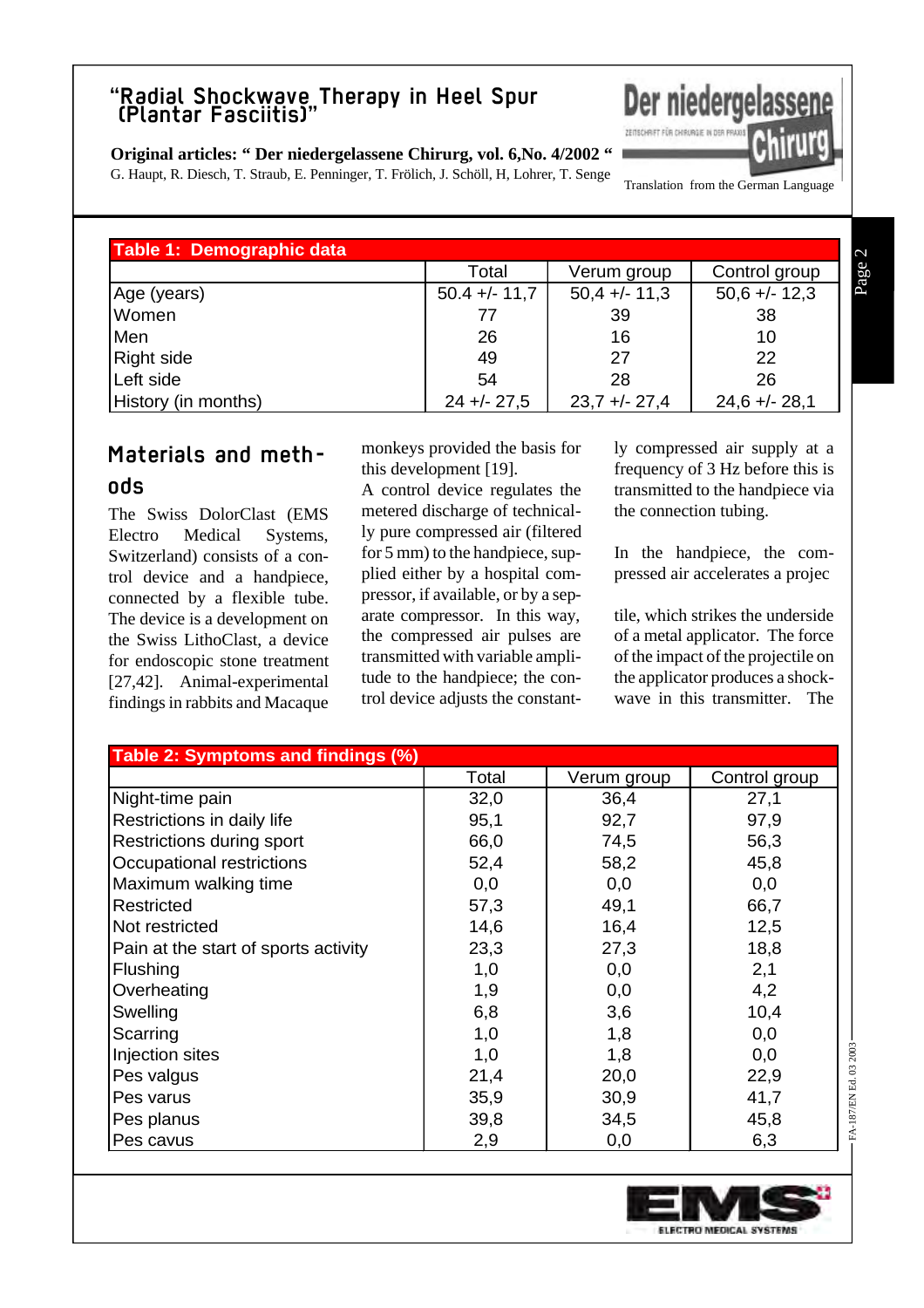**Original articles: " Der niedergelassene Chirurg, vol. 6,No. 4/2002 "** G. Haupt, R. Diesch, T. Straub, E. Penninger, T. Frölich, J. Schöll, H, Lohrer, T. Senge

Translation from the German Language

ZEITSCHRIFT FÜR CHIRURGIE IN DER P

atraumatic tip of the applicator is positioned at the point of maximum pain, determined by patient biofeedback (see Fig. 1).



Fig. 1: Treatment of plantar fasciitis

## **Patients**

103 consecutive patients with plantar calcaneal tendoperiostitis were studied as part of a multicentre prospective randomised placebo-controlled study. Only patients with at least a sixmonth history, with at least two different unsuccessful attempts at conservative treatment and with a clear indication for surgery were enrolled.

The exclusion criteria were a poor state of general wellbeing (Karnofsky Index  $<$  70), a specific therapeutic approach during the previous fourteen days, pregnancy, blood-clotting disorders, tumour growth in the region to be treated, and systemic diseases that could be regarded as possible sources of the pain in the differential diagnosis (for example, collagenosis or rheumatic conditions).

The patients were randomised into the verum or control group. Both groups received identical treatment, but in the control group the construction of the de-



vice was modified in such a way that no shockwaves were transmitted. Up to three treatments were carried out with or without local anaesthesia. Follow-up examinations were carried out after one, four, twelve and fiftytwo weeks.

Der niedergelassene

In patients in the control group, if symptoms persisted after four weeks, the code was broken and they were allowed to change over to the treatment group.

The record forms were completed by the treating orthopaedic or general surgeons in question and entered anonymously into the computer (dbase) at the study centre, and then analysed with the aid of SPSS.

# **Results**

55 patients were randomised to the verum group and 48 to the control group. Demographic data (cf Table 1) as well as the symptoms and admission data (cf Table 2) were comparable in the verum and control groups.

The treatments were carried out at an initial pressure of 4 bar with 2,000 shockwaves. Local anaesthesia was required in five patients (9%) in the verum group and three patients (6%) in the control group. In the immediate post-operative period, local symptoms were observed (cf Table 2), all of which had disap Follow-up examinations were carried out in 84 patients after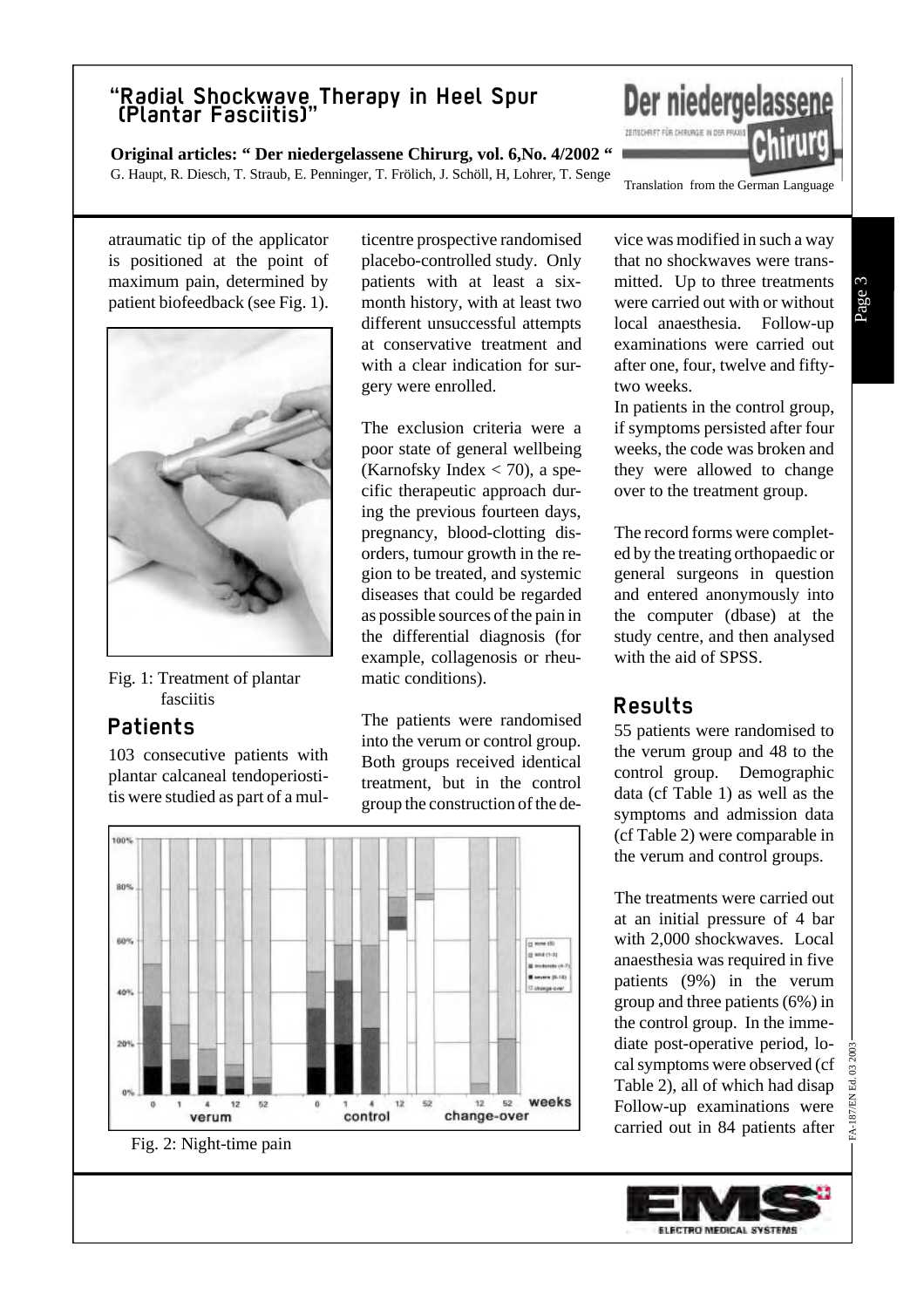**Original articles: " Der niedergelassene Chirurg, vol. 6,No. 4/2002 "**

G. Haupt, R. Diesch, T. Straub, E. Penninger, T. Frölich, J. Schöll, H, Lohrer, T. Senge



Fig. 3: Pain at rest

52 weeks. Night-time pain, pain at rest and pain when walking improved significantly in the treatment group (see Figs. 2, 3 and 4). An increasing improvement over the entire follow-up period was noticed. In the control group, no substantial change was noticeable between the baseline and the follow-up examinations. Patients who dropped out of the control group after four weeks due to the persistence of symptoms and were



Translation from the German Language

ZEITSCHRIFT FÜR CHIRURGIE IN DER I

Der niedergelassene

then given the real treatment achieved results akin to those obtained by the patients in the primary treatment group.

Restrictions of walking time and in daily life were persistent in 36 and 34 per cent respectively in the verum group, with 52 and 50 per cent for sport and occupation respectively, although the extent of the restriction had decreased significantly. The comparative values in the control group were all over 70 per cent.

When asked after one week, the vast majority of patients said that they would have the treatment again. This was unchanged in the verum group. In the control group, this figure fell after four weeks and again after twelve weeks (see Fig. 6). This correlates with patient satisfaction: after twelve weeks, over 90 per cent of patients noticed an improvement, and over 60 per cent were entirely satisfied. This was true of only ten per cent in the control group (see Fig. 7).

### **Discussion**

In the last 30 years, the influence of many physical factors on the healing processes of bones and soft tissues has been studied. The use of extracorporeal shockwaves in the treatment of urolithiasis brought a

FA-187/EN Ed. 03 2003

FA-187/EN Ed. 03 2003

Fig. 4: Pain at walking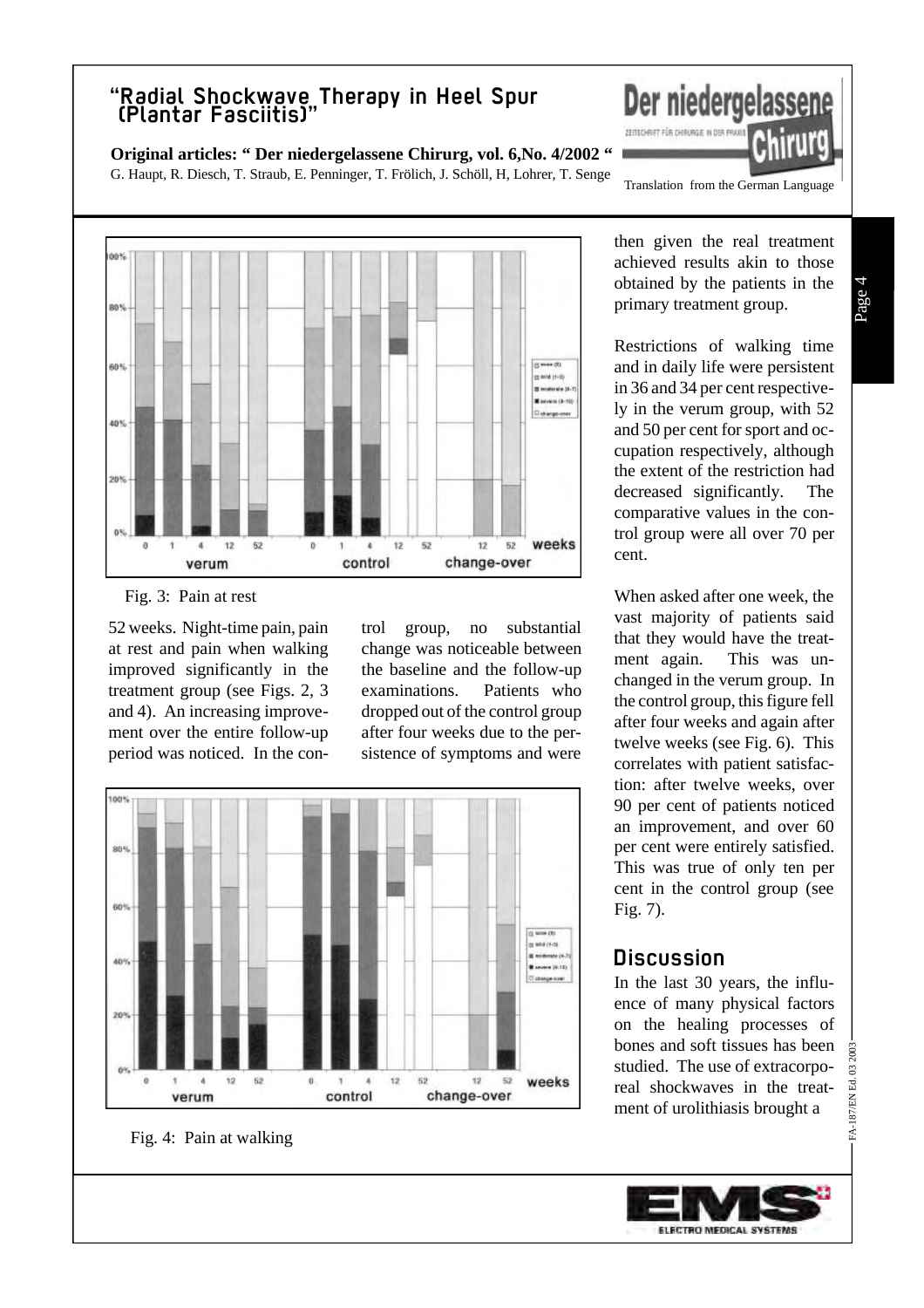**Original articles: " Der niedergelassene Chirurg, vol. 6,No. 4/2002 "**

G. Haupt, R. Diesch, T. Straub, E. Penninger, T. Frölich, J. Schöll, H, Lohrer, T. Senge Translation from the German Language



Fig. 5: Agreement to further treatment

new physical medium into medicine [4,5].

With shockwaves, effects can be achieved in the body without the use of a scalpel. It became a natural progression to use extracorporeal shockwaves in the

treatment of other intracorporeal concrements, too.

From 1985 onwards, gallbladder, pancreatic and salivary gland calculi were treated with shockwaves [28,34,35]. Common to all of these therapeutic



Fig. 6: Agreement to further treatment

approaches is shockwave-generated destruction.

Der niedergelassene

ZEITSCHRIFT FÜR CHIRURGIE IN DER P

Shockwaves were first used in 1986 to stimulate healing processes instead of to destroy stones. Low shockwave dosages showed a stimulating high but inhibitory effect on the healing of superficial skin wounds in the pig [20]. An osteoneogenetic effect of shockwaves was also demonstrated, and led to the use of shockwaves in the treatment of pseudarthrosis . [11, 15, 17, 18, 22, 24, 25, 36, 38, 39].

In plantar fasciitis, hardly any conservative and surgical procedures have been the subject of multicentre controlled studies. Therefore, it is difficult to assess their value. However, conservative treatment should certainly be attempted first. The patient population presented here had undergone a minimum of two conservative therapeutic attempts and had at least a 6 month history of the condition, i.e. it was a negative selection. Shockwave therapy was planned in place of surgical treatment.

The side effects of radial therapy are equivalent to those of conventional extracorporeal shockwave therapy with transient pain, petechial bleeding or subcutaneous haematoma in up to four per cent [26]. However, local symptoms are much more common with radial therapy.

FA-187/EN Ed. 03 2003

187/EN Ed. 03 2003